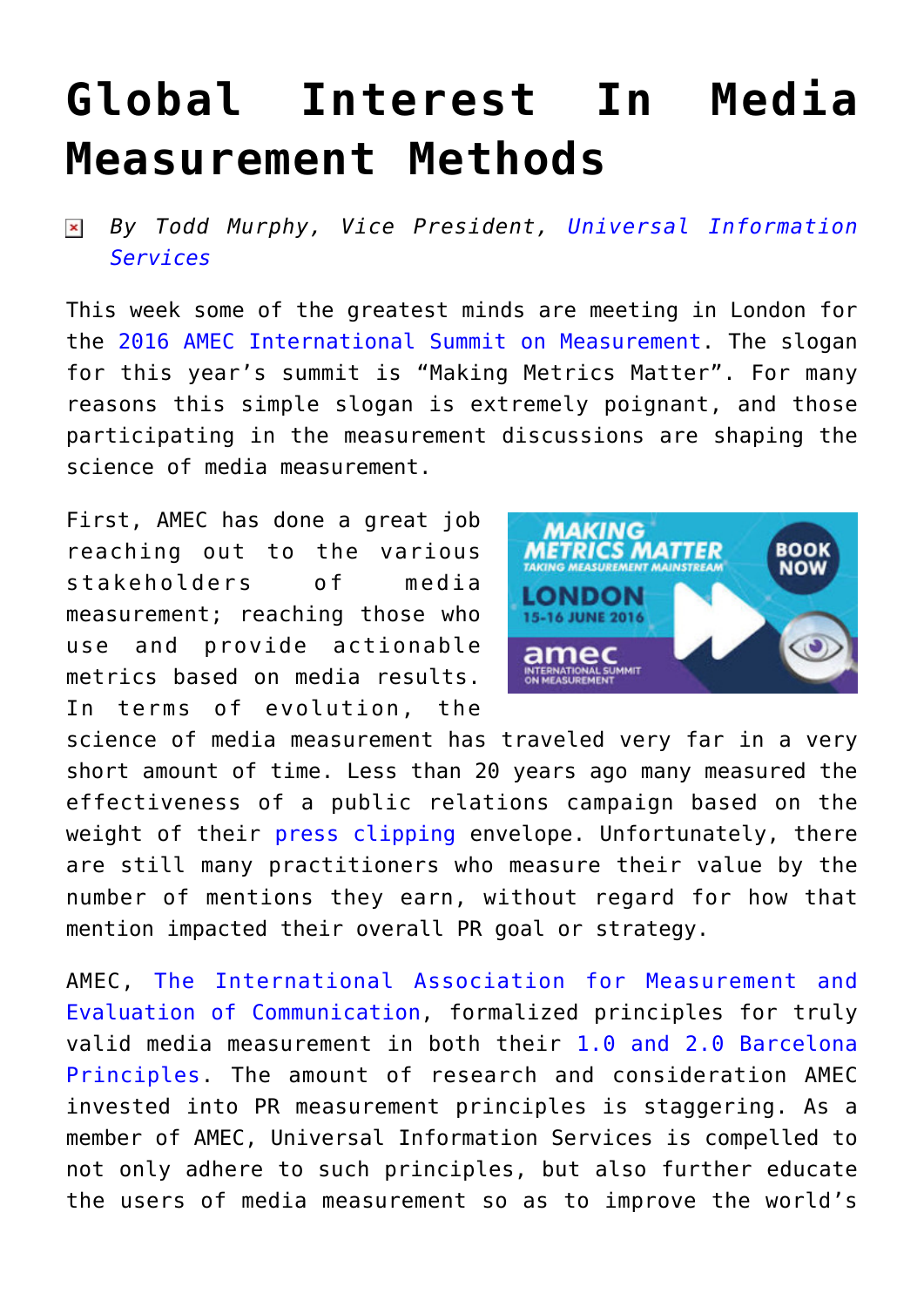overall understanding of the impact media can have. To that end, Universal takes our research into media measurement very seriously. Our research is influenced by the work AMEC is doing right now.



Since the beginning of 2016, Universal Information Services has been researching how media results, and the impact from those mentions, can help indicate future PR tactics. First we conducted a broad, 28 question survey of PR professionals to determine what various

tactics emerged for specific public relations' scenarios. Our second survey has distilled that data into eight generalized PR scenarios. Each of these eight scenarios includes the four most commonly used PR tactics. From this data we hope to see specific tactics emerge for specific scenarios, then correlate PR outcomes to future tactics. In other words, our measurement methodology and algorithms hope to evolve to the point where, based on your historical outcomes, we can predict what a reasonable "next step" would be within your PR strategy.

Ultimately, what to do next or how to react based on PR outcomes is a question we want to help ask. Along with AMEC, Universal feels that this is how we can participate in "Making Metrics Matter". The rear view mirror is great for spotting trends, identifying messages that resonate, and determining who your key influencers might be. But knowing what to do next, that is the key. If we can help our clients make data driven decisions, with an increased probability of success, then we will be fulfilling our mission in helping all PR